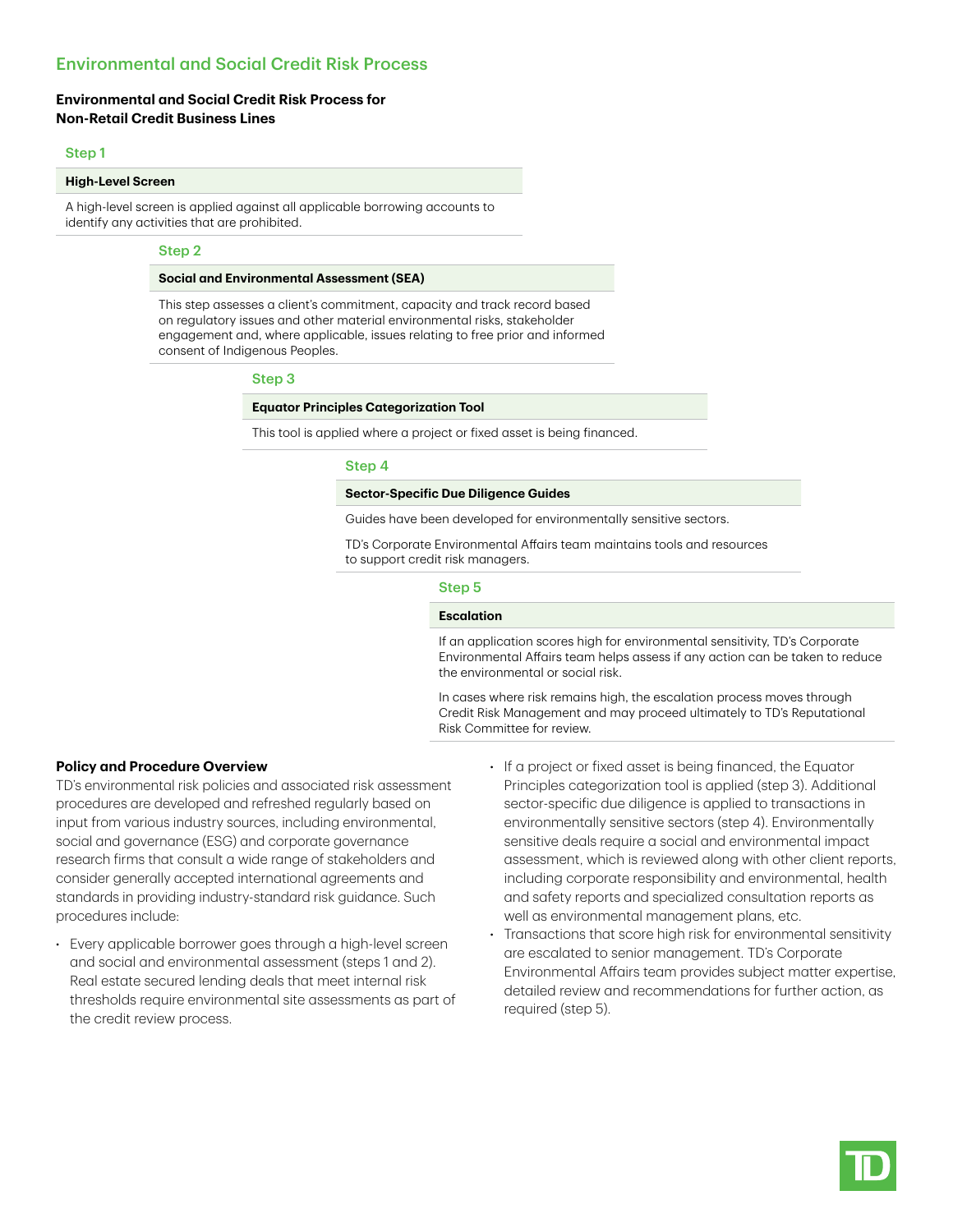# Environmental and Social Credit Risk Process (continued)

# **Prohibited Transactions**

TD does not finance transactions relating to the following:

- Activities within World Heritage Sites unless they are exempted or allowed within the conditions of the World Heritage Site designation and/or sponsored/supported by the relevant national responsible authority
- Activities that would result in the degradation of protected critical natural habitats as designated according to World Conservation Union classification and International Finance Corporation Standards
- Activities that would involve the purchase of timber from illegal logging operations
- Mountaintop-removal coal mining
- Production or trade in any product or activity deemed illegal under host-country laws or regulations, including:
	- Those ratified under international conventions and agreements
	- Production or trade of wildlife or products regulated under the Convention on International Trade in Endangered Species of Wild Fauna and Flora (CITES)
	- Deals that directly relate to the trade in or manufacturing of material for nuclear, chemical or biological weapons or for land mines or cluster bombs
	- Lending deals that are directly related to the mining of conflict minerals
- The Arctic Circle is a unique and fragile environment, home to protected species, and of crucial importance to the local Indigenous populations. From a climate perspective, this area is warming significantly faster than the rest of our planet, which poses risk of increased GHG releases and further warming. Given these facts, TD will not provide new projectspecific financial services, including advisory services, for activities that are directly related to the exploration, development, or production of oil and gas within the Arctic Circle, including the Arctic National Wildlife Refuge (ANWR). (Effective November, 2020)

# **Indigenous Peoples**

TD has a longstanding commitment to support the rights of Indigenous Peoples within North America. We are supporters of the principles of free, prior and informed consent (FPIC). Our commitments are:

- To incorporate assessments of our clients' policies, practices and performance relating to FPIC when relevant as part of TD's Environmental and Social Credit Risk Policy for Non-Retail Lending.
- To actively support development and dissemination of good practices for the practical implementation of FPIC. We do this by working with diverse multi-stakeholder groups and by providing objective economic information to support solutions-based dialogue and informed public policy decisions.

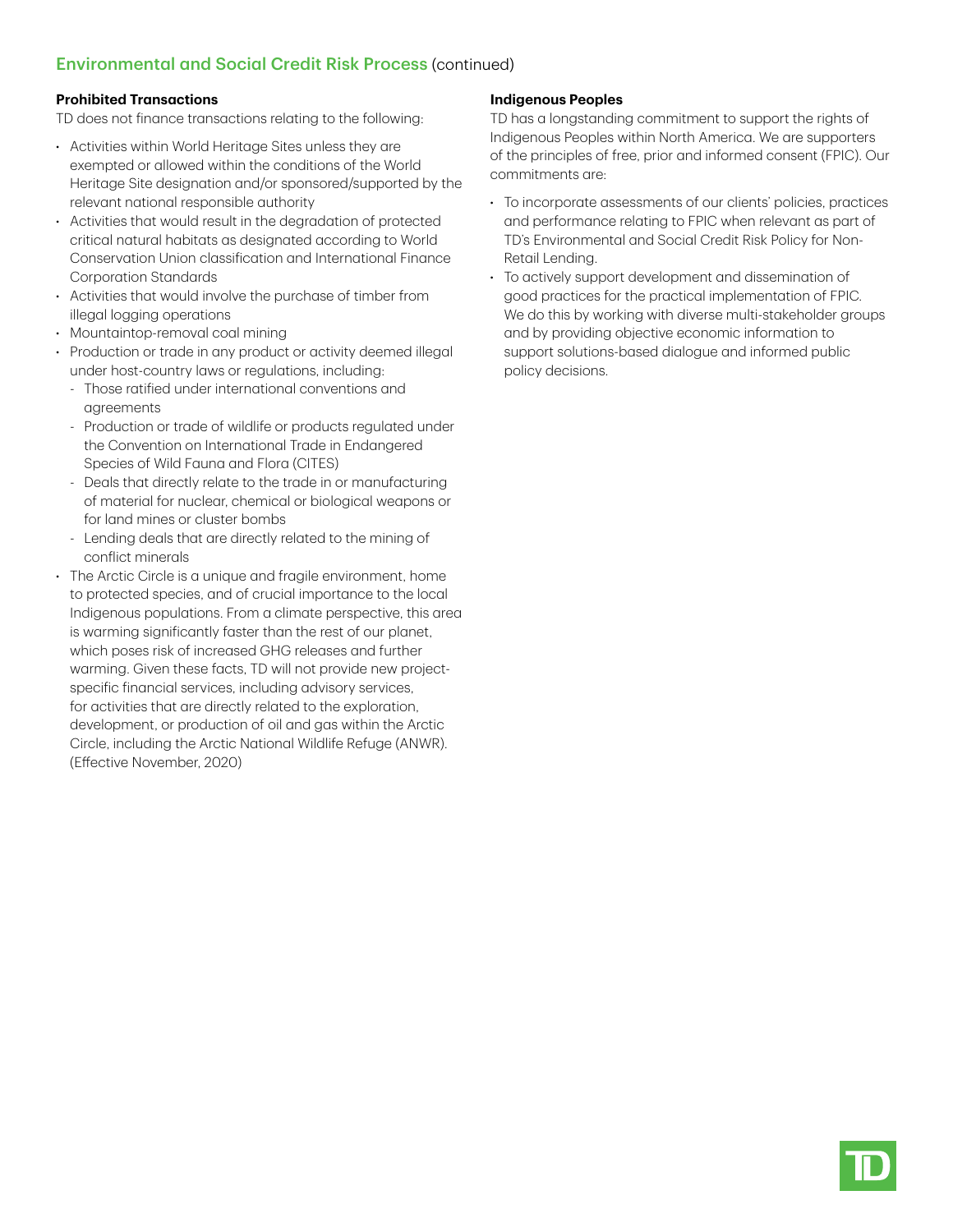# TD's Equator Principles Reporting

The [Equator Principles \(EP\)](https://equator-principles.com/) is a risk management framework for determining, assessing and managing environmental and social risk in project financing. EP signatories choose to voluntarily adopt and apply the EP as part of their due diligence processes to support responsible risk decision-making.

## **Implementation of Equator Principles at TD**

An EP signatory since 2007, TD follows a structured approach to lending, using a comprehensive set of tools and guidance documents so that EP deals are identified and categorized appropriately. We have also incorporated key environmental and social risk issues identified within the EP into our due diligence for general corporate financing (non-project related financing).

## **2019 Equator Principles Reporting**

In 2019, TD completed three Equator Principles transactions: one project finance and two project-related corporate loans. The number and categorization of EP deals undertaken this year is similar to the numbers reported in previous years and reflects TD's limited role in project financing.

## **Project Finance Advisory Services**

Total number mandated in the fiscal year 2019 reporting period: 0

## **Project Finance Transactions**

Total number that reached financial close in the fiscal year 2019 reporting period: 1

|  | <b>Project Finance</b> |
|--|------------------------|
|--|------------------------|

|                                                                            |              |               | CATEGORY A <sup>1</sup>                | CATEGORY B1                       | CATEGORY C <sup>1</sup> |  |
|----------------------------------------------------------------------------|--------------|---------------|----------------------------------------|-----------------------------------|-------------------------|--|
| <b>Sector</b>                                                              |              |               |                                        |                                   |                         |  |
| Mining                                                                     |              |               |                                        |                                   |                         |  |
| Infrastructure                                                             |              |               |                                        |                                   |                         |  |
| Oil & Gas                                                                  |              |               |                                        |                                   |                         |  |
| Power                                                                      |              |               |                                        | 1                                 |                         |  |
| Others                                                                     |              |               |                                        |                                   |                         |  |
| Region                                                                     |              |               |                                        |                                   |                         |  |
| Americas                                                                   |              |               |                                        | $\mathbf{1}$                      |                         |  |
| Europe, Middle East & Africa                                               |              |               |                                        |                                   |                         |  |
| Asia Pacific                                                               |              |               |                                        |                                   |                         |  |
| <b>Country Designation</b>                                                 |              |               |                                        |                                   |                         |  |
| Designated                                                                 |              |               |                                        | 1                                 |                         |  |
| Non-Designated                                                             |              |               |                                        |                                   |                         |  |
| <b>Independent Review</b>                                                  |              |               |                                        |                                   |                         |  |
| Yes                                                                        |              |               |                                        | 1                                 |                         |  |
| No                                                                         |              |               |                                        |                                   |                         |  |
| <b>Total</b>                                                               |              |               |                                        | 1                                 |                         |  |
|                                                                            |              |               |                                        |                                   |                         |  |
| Reporting for Project Finance Transactions (November 2018 to October 2019) |              |               |                                        |                                   |                         |  |
| NO.                                                                        | PROJECT NAME | <b>SECTOR</b> | HOST COUNTRY NAME/<br>PROJECT LOCATION | YEAR OF FINANCIAL<br><b>CLOSE</b> |                         |  |

1 Wataynikaneyap Transmission Project Power Canada Fiscal year 2019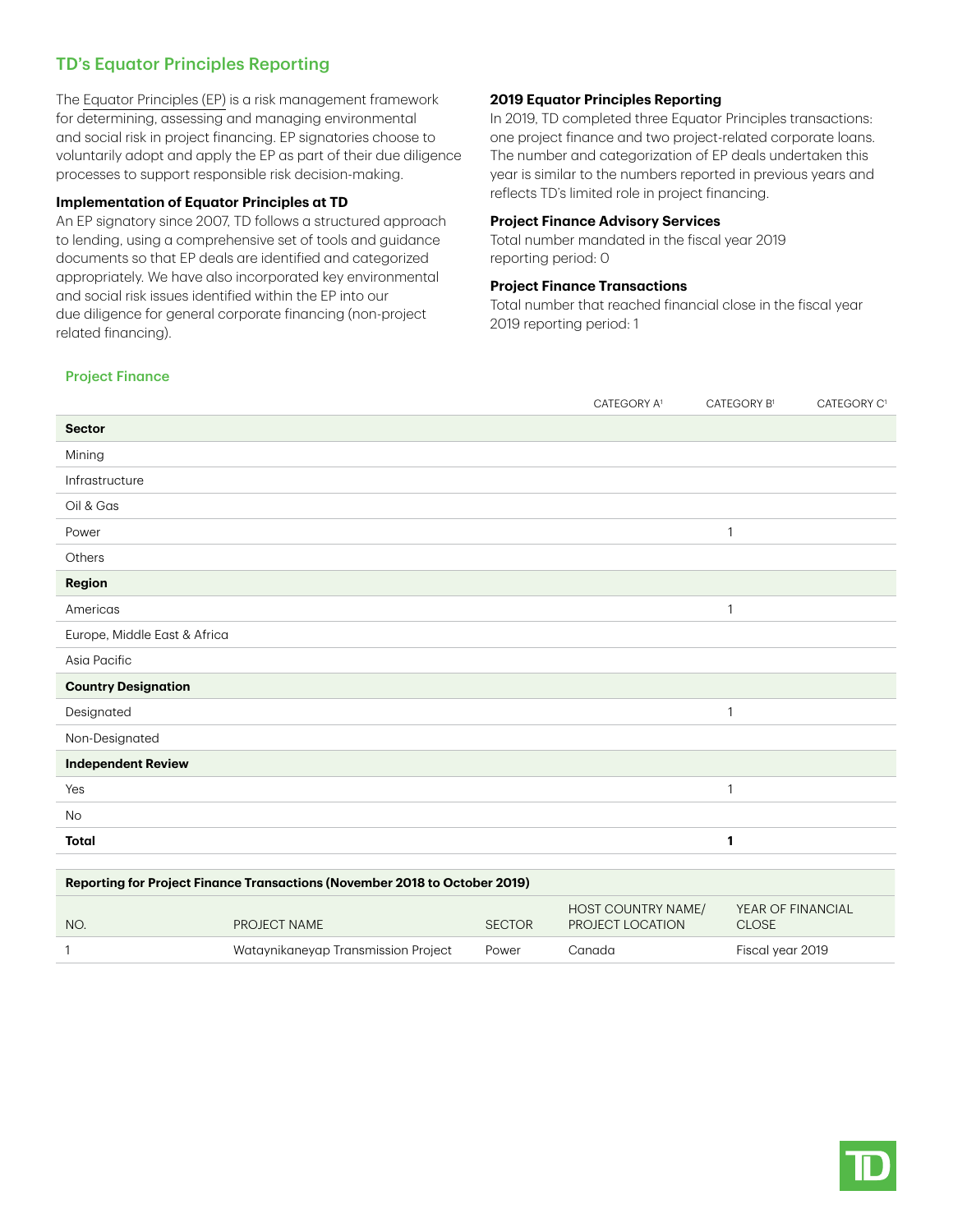# TD's Equator Principles Reporting (continued)

## **Project-Related Corporate Loans**

Total number that reached financial close in the fiscal year 2019 reporting period: 2

# Project-Related Corporate Loans

|                              | CATEGORY A <sup>1</sup> | CATEGORY B1  | CATEGORY C <sup>1</sup> |
|------------------------------|-------------------------|--------------|-------------------------|
| <b>Sector</b>                |                         |              |                         |
| Mining                       |                         |              |                         |
| Infrastructure               |                         |              |                         |
| Oil & Gas                    |                         | $\mathbf{1}$ |                         |
| Power                        |                         |              | $\mathbf{1}$            |
| Others                       |                         |              |                         |
| Region                       |                         |              |                         |
| Americas                     |                         | $\mathbf{1}$ | $\mathbf{1}$            |
| Europe, Middle East & Africa |                         |              |                         |
| Asia Pacific                 |                         |              |                         |
| <b>Country Designation</b>   |                         |              |                         |
| Designated                   |                         | $\mathbf{1}$ | 1                       |
| Non-Designated               |                         |              |                         |
| <b>Independent Review</b>    |                         |              |                         |
| Yes                          |                         | $\mathbf{1}$ |                         |
| No                           |                         |              | $\mathbf{1}$            |
| Total                        |                         |              |                         |

1 For definitions of Category A, B and C, refer to: [https://equator-principles.com/wp-content/uploads/2017/03/equator\\_principles\\_III.pdf](https://equator-principles.com/wp-content/uploads/2017/03/equator_principles_III.pdf) (page 5).